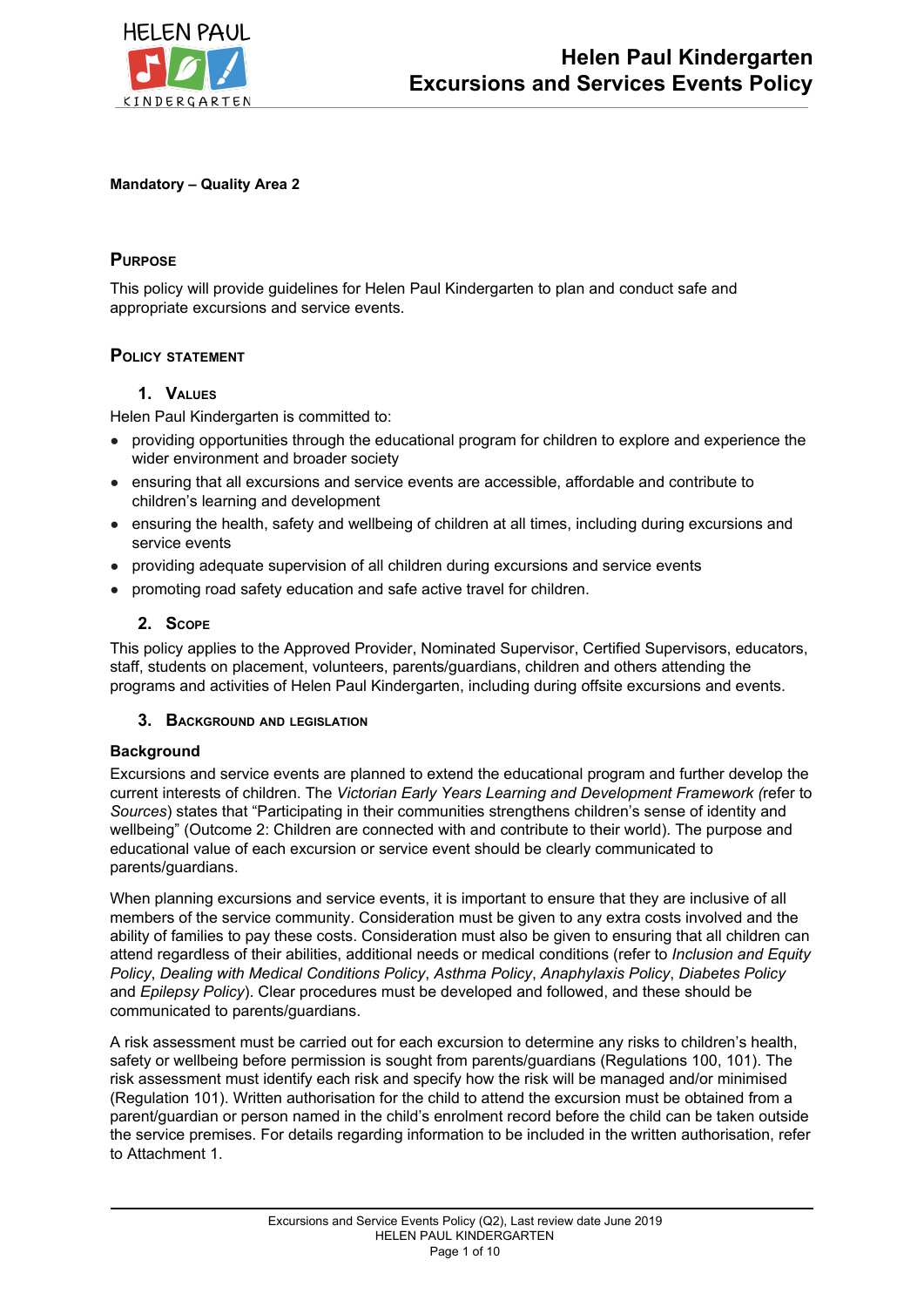

Active travel excursions near the service have a range of benefits including:

- children and staff being physically active
- providing the opportunity to practice road safety
- engaging with the community.

Early childhood road safety education aims to reduce the risk of serious injury and death from road trauma. It also aims to lay the foundations for children to become safe and independent road and transport users in the future. Road safety education is an important part of a holistic approach to keeping children safe around traffic and in the road environment. Effective traffic skills are best learnt if they occur in a real environment i.e. using crossings and traffic lights.

## **Legislation and standards**

Relevant legislation and standards include but are not limited to:

- *● Education and Care Services National Law Act 2010*
- *Education and Care Services National Regulations 2011*
- *National Quality Standard*, including Quality Area 1: Educational Program and Practice and Quality Area 2: Children's Health and Safety

## **4. DEFINITIONS**

The terms defined in this section relate specifically to this policy. For commonly used terms e.g. Approved Provider, Nominated Supervisor, Regulatory Authority etc. refer to the *General Definitions* section of this manual.

**Adequate supervision:** (In relation to this policy) **supervision** entails all children (individuals and groups) in all areas of the service, being in sight and/or hearing of an educator at all times including during toileting, sleep, rest and transition routines. Services are required to comply with the legislative requirements for educator-to-child ratios at all times. Supervision contributes to protecting children from hazards that may emerge in play, including hazards created by the equipment used.

Adequate supervision refers to constant, active and diligent supervision of every child at the service. Adequate supervision requires that educators are always in a position to observe each child, respond to individual needs and immediately intervene if necessary. Variables affecting supervision levels include:

- number, age and abilities of children
- number and positioning of educators
- current activity of each child
- areas in which the children are engaged in an activity (visibility and accessibility)
- developmental profile of each child and of the group of children
- experience, knowledge and skill of each educator
- need for educators to move between areas (effective communication strategies).

**Attendance Record:** Kept by the service to record details of each child attending the service including name, time of arrival and departure, signature of person delivering and collecting the child or of the Nominated Supervisor or educator (Regulation 158(1)).

**Excursion:** An outing organised by the education and care service. The written permission of parents/guardians or a person named on the child's enrolment record as having lawful authority must be obtained before educators/staff take children outside the service premises.

Under the National Regulations, the definition of 'excursion' does not include an outing organised by services operating from a school site, where the child/ren leave the service premises with an educator/staff member, but do not leave the school site'.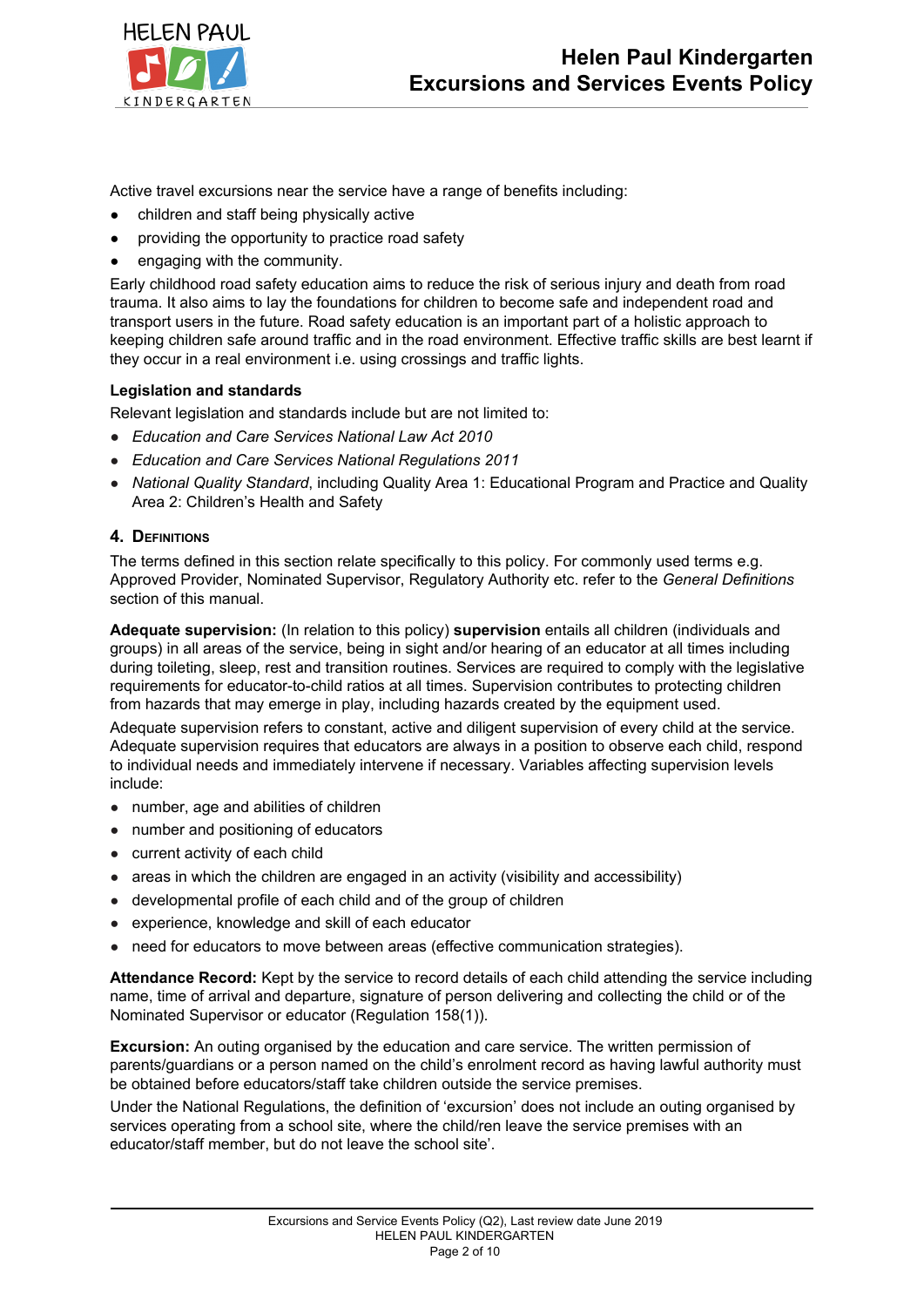

**Risk assessment:** (In the context of this policy) a risk assessment must identify and assess any hazard that poses a risk to a child's health, safety and/or wellbeing while on an excursion, and specify how these risks will be managed and/or minimised (Regulation 101). Risk assessments must consider:

- the proposed route and location of the excursion
- any water hazards (refer to *Water Safety Policy*)
- any risks associated with water-based activities (refer to *Water Safety Policy*)
- transport to and from the proposed location of the excursion (refer to *Occupational Health and Safety Policy*)
- the number of adults and children participating in the excursion
- the number of educators or other responsible adults who will be providing supervision given the level of risk, and whether or not specialised skills are required (e.g. lifesaving skills)
- the proposed activities, and the impact of this on children with varying levels of ability, additional needs or medical conditions
- the proposed duration of the excursion, and the impact of this on children with varying levels of ability, additional needs or medical conditions
- any items/information that should be taken on the excursion e.g. first aid kit, emergency contact details for children, medication for children with known medical conditions (such as asthma, anaphylaxis and diabetes) and a mobile phone.

A sample Excursion Risk Management Plan is provided on the ACECQA website at: [www.acecqa.gov.au](http://www.acecqa.gov.au/) (search *Sample forms and templates*)

**Regular outing:** (In relation to education and care services) means an excursion (refer to *Definitions*) such as a walk, drive or trip to/from a location that the service visits regularly as part of its educational program, and where the circumstances covered by the risk assessment are the same on each trip. If an excursion is a regular outing, an authorisation from parents/guardians is only required to be obtained once every 12 months. A new authorisation is required if there is any change to the circumstances of the regular outing.

**Service event:** A special activity, event, visitor or entertainment organised by the education and care service that may be conducted as part of a regular session at the service premises or as an excursion.

**Supervision:** refer to **adequate supervision** in *Definitions* above.

### **5. SOURCES AND RELATED POLICIES**

### **Sources**

- *Belonging, Being & Becoming – The Early Years Learning Framework for Australia*: [www.education.gov.au](https://www.education.gov.au/)
- *Guide to the National Quality Standard*, ACECQA: [www.acecqa.gov.au](http://www.acecqa.gov.au/)
- Organisation for Economic Co-operation and Development 2004 *Keeping children safe in traffic*. Paris: OECD
- *●* ELAA's Road Safety Education program [www.childroadsafety.org.au](http://childroadsafety.org.au/)
- Road Safety Education Reference Group
- *Victorian Early Years Learning and Development Framework*: [www.education.vic.gov.au](http://www.education.vic.gov.au/Pages/default.aspx)

### **Service policies**

- *● Acceptance and Refusal of Authorisations Policy*
- *● Administration of First Aid Policy*
- *● Administration of Medication Policy*
- *● Anaphylaxis Policy*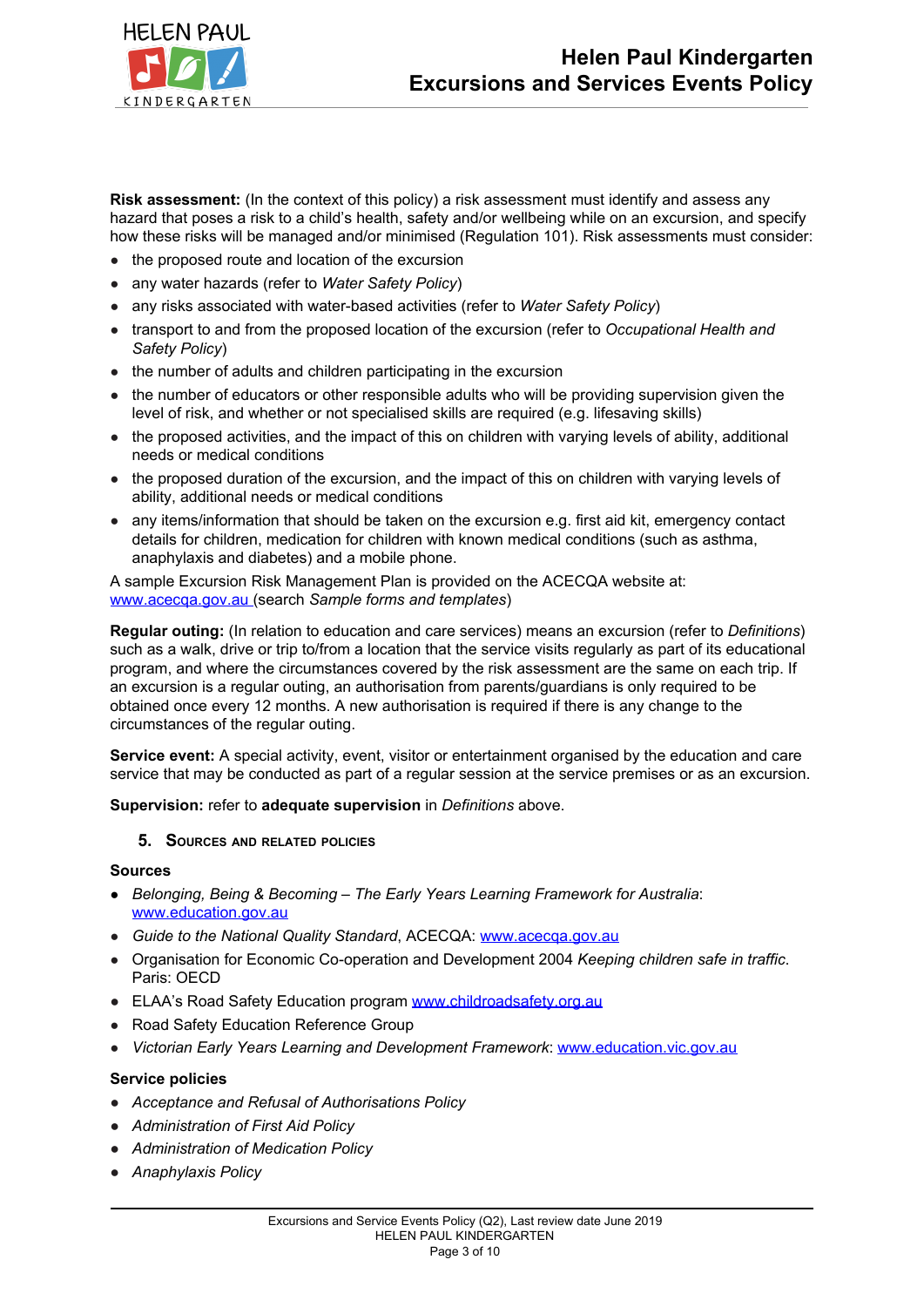

- *● Asthma Policy*
- *● Code of Conduct Policy*
- *● Curriculum Development Policy*
- *● Dealing with Medical Conditions Policy*
- *● Delivery and Collection of Children Policy*
- *● Diabetes Policy*
- *● Emergency and Evacuation Policy*
- *● Enrolment and Orientation Policy*
- *● Epilepsy Policy*
- *● Fees Policy*
- *● Food Safety Policy*
- *● Hygiene Policy*
- *● Incident, Injury, Trauma and Illness Policy*
- *● Inclusion and Equity Policy*
- *● Interactions with Children Policy*
- *● Nutrition and Active Play Policy*
- *● Occupational Health and Safety Policy*
- *● Participation of Volunteers and Students Policy*
- *● Privacy policy*
- *● Road Safety and Safe Transport Policy*
- *● Sun Protection Policy*
- *● Supervision of Children Policy*
- *● Water Safety Policy*

## **PROCEDURES**

## **The Approved Provider and Persons with Management and Control are responsible for:**

- developing an *Excursions and Service Events Policy* in consultation with the Nominated Supervisor, staff and parents/guardians at the service
- ensuring that staff, volunteers, students and others at the service are provided with a copy of the *Excursions and Service Events Policy* and comply with its requirements
- ensuring that all parents/guardians have completed, signed and dated their child's enrolment form (refer to *Enrolment and Orientation Policy*) including details of persons able to authorise an educator to take their child outside the service premises (Regulation 160)
- ensuring that parents/guardians or persons named in the enrolment record have provided written authorisation within the past 12 months where the service is to take the child on regular outings (refer to *Definitions*), and that this authorisation is kept in the child's enrolment record (Regulation 161) (refer to Attachment 1 – Developing an excursion/service event authorisation form)
- ensuring that a child does not leave the service premises on an excursion unless prior written authorisation has been provided by the parent/guardian or person named in the child's enrolment record, and that the authorisation includes all details required under Regulation 102(4) (refer to Attachment 1 – Developing an excursion/service event authorisation form)
- ensuring that the number of children attending an excursion does not exceed the number for which service approval has been granted on that day
- ensuring that children are adequately supervised (refer to *Definitions*) at all times
- ensuring that educator-to-child ratios are maintained at all times, including during excursions and service events (Regulations 123, 355, 357)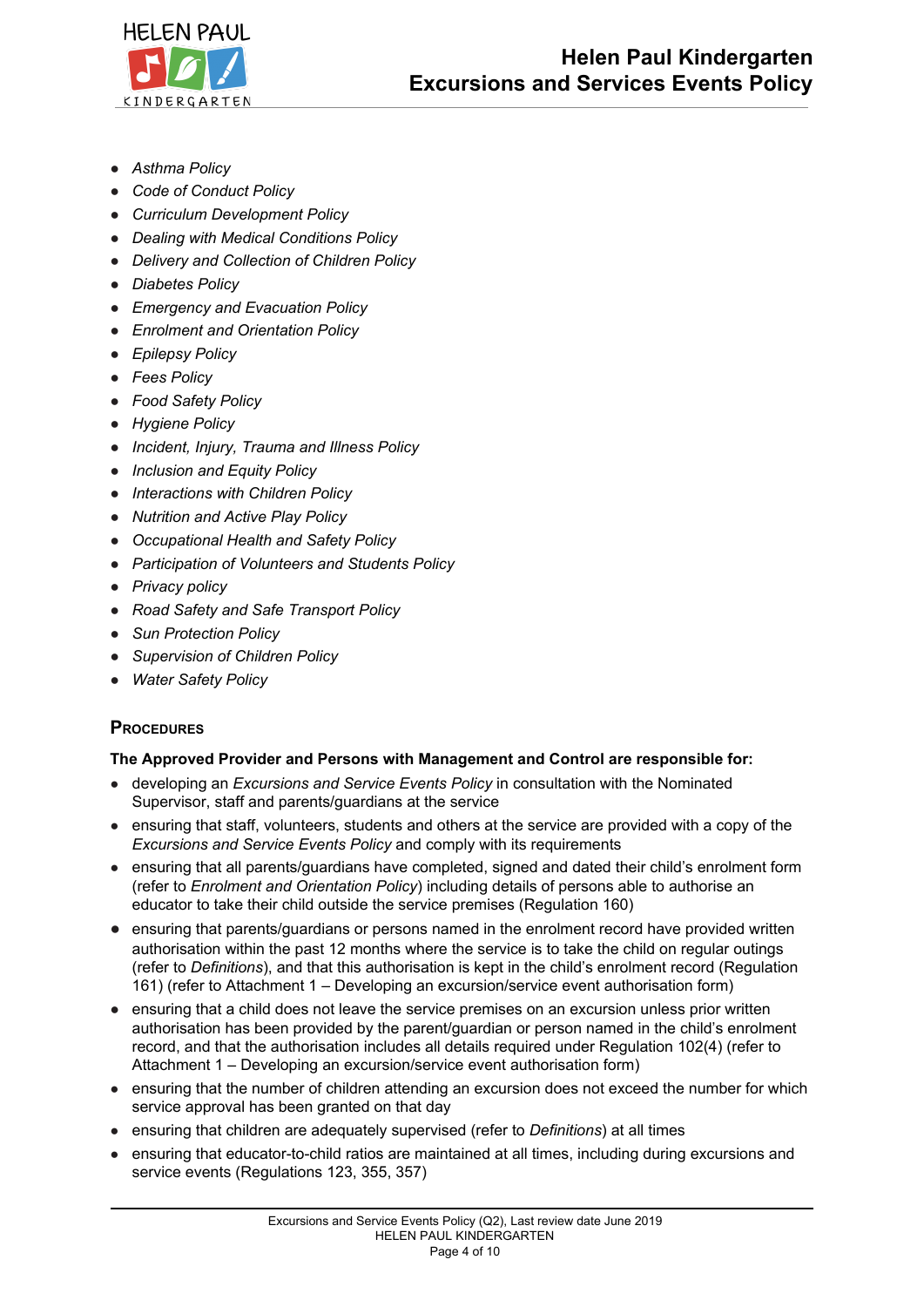

- ensuring that parents/guardians, volunteers, students and all adults participating in an excursion are adequately supervised at all times and are not left with sole supervision of individual children or groups of children (refer to *Participation of Volunteers and Students Policy*)
- ensuring that a risk assessment (refer to *Definitions*) is carried out for an excursion (in accordance with Regulation 101) before authorisation is sought from parents/guardians (Regulation 100)
- ensuring the risk assessment (refer to *Definitions*) identifies and assesses the risks, specifies how these will be managed and/or minimised, and includes all details required by Regulation 101
- developing strategies to improve children's safety in high risk situations such as excursions near water or near a road (refer to *Supervision of Children Policy*, *Water Safety Policy* and *Road Safety and Safe Transport Policy*)
- ensuring that staff comply with the service's *Road Safety and Safe Transport Policy*
- encouraging parents/guardians to comply with the service's *Road Safety and Safe Transport Policy*
- ensuring that excursions and service events are based on the educational program and meet the needs and interests of children and families at the service (refer to *Curriculum Development Policy*)
- ensuring that there is a clear purpose and educational value to each excursion or service event, and that this is communicated to parents/guardians
- considering the financial ability of families before deciding on an excursion/service event that would require an additional charge. Events that can be planned ahead of time should be included as an expenditure item in the service's budget and, as a result, will not incur additional charges (refer to *Fees Policy*)
- ensuring that proposed excursions/service events are inclusive of all children regardless of their abilities, additional needs or medical conditions (refer to *Inclusion and Equity Policy*, *Dealing with Medical Conditions Policy*, *Asthma Policy*, *Anaphylaxis Policy*, *Diabetes Policy* and *Epilepsy Policy*)
- ensuring strategies are in place to provide an accurate attendance record (refer to *Definitions*) for children attending an excursion, and for children remaining at the service while an excursion is happening
- ensuring strategies are in place to ensure that there is an accurate list of all adults participating in an excursion, including parents/guardians, volunteers and students, with contact details for each individual
- ensuring that each child's personal medication and current medical management plan is taken on excursions and other offsite activities (refer to *Dealing with Medical Conditions Policy*, *Asthma Policy*, *Anaphylaxis Policy*, *Diabetes Policy* and *Epilepsy Policy*)
- providing and maintaining a portable first aid kit that can be taken on excursions and other offsite activities
- **●** providing portable first aid kits that contain the required medication for dealing with medical conditions
- providing a mobile phone to enable contact with parents/guardians and emergency services in the event of an incident, injury, trauma or illness (Regulation 98)
- ensuring emergency contact details for each child and the contact details of their medical practitioner are taken on excursions for notification in the event of an incident, injury, trauma or illness.

## **The Nominated Supervisor and Persons in Day-to-Day Charge are responsible for:**

- developing an *Excursions and Service Events Policy* in consultation with the Approved Provider, staff and parents/guardians at the service
- ensuring educators, staff, parents/guardians, volunteers, students and others at the service are provided with a copy of the *Excursions and Service Events Policy* and comply with its requirements
- ensuring that a child does not leave the service premises on an excursion unless prior written authorisation has been provided by the parent/guardian or person named in the child's enrolment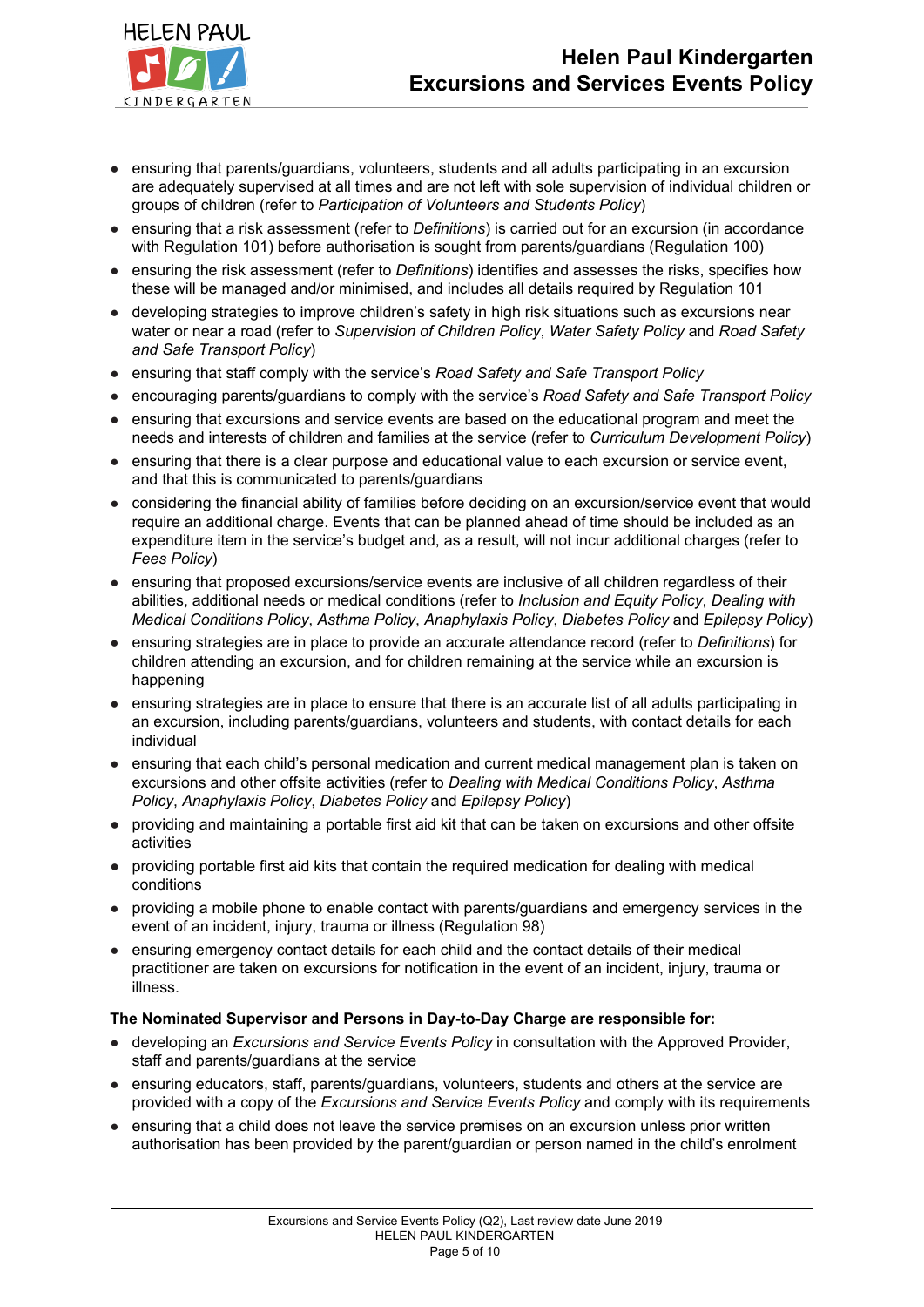

record, and that the authorisation includes all details required under Regulation 102(4) (refer to Attachment 1 – Developing an excursion/service event authorisation form)

- ensuring that children are adequately supervised (refer to *Definitions*) at all times
- ensuring that educator-to-child ratios are maintained at all times, including during excursions and service events (Regulations 123, 355, 357)
- ensuring only educators who are working directly with children are included in educator-to-child ratios
- ensuring that parents/guardians, volunteers, students and all adults participating in an excursion are adequately supervised at all times and are not left with sole supervision of individual children or groups of children (refer to *Participation of Volunteers and Students Policy*)
- ensuring that a risk assessment (refer to *Definitions*) is carried out for an excursion (in accordance with Regulation 101) before authorisation is sought from parents/guardians (Regulation 100)
- ensuring the risk assessment (refer to *Definitions*) identifies and assesses the risks, specifies how these will be managed and/or minimised, and includes all details required by Regulation 101
- developing strategies to improve children's safety in high risk situations such as excursions near water or near a road (refer to *Supervision of Children Policy, Water Safety Policy* and *Road Safety and Safe Transport Policy*)
- ensuring that educators and staff comply with the service's *Road Safety and Safe Transport Policy*
- encouraging parents/guardians to comply with the service's *Road Safety and Safe Transport Policy*
- providing road safety education as part of the curriculum
- where appropriate, taking walking excursions in the local community to promote physical activity, safe active travel and community connectedness
- ensuring that excursions and service events are based on an approved learning framework, the developmental needs, interests and experiences of each child, and take into account the individual differences of each child (refer to *Curriculum Development Policy*)
- ensuring the purpose and educational value of each excursion or service event is communicated to parents/guardians
- considering the financial ability of families before deciding on an excursion/service event that would require an additional charge. Events that can be planned ahead of time should be included as an expenditure item in the service's budget and, as a result, will not incur additional charges (refer to *Fees Policy*)
- ensuring that proposed excursions/service events are inclusive of all children regardless of their abilities, additional needs or medical conditions (refer to *Inclusion and Equity Policy*, *Dealing with Medical Conditions Policy*, *Asthma Policy*, *Anaphylaxis Policy*, *Diabetes Policy* and *Epilepsy Policy*)
- ensuring an accurate attendance record (refer to *Definitions*) is kept for children attending an excursion, and for children remaining at the service while an excursion is happening
- ensuring that there is an accurate list of all adults participating in an excursion, including parents/guardians, volunteers and students, with contact details for each individual
- ensuring that each child's personal medication and current medical management plan is taken on excursions and other offsite activities (refer to *Dealing with Medical Conditions Policy, Asthma Policy*, *Anaphylaxis Policy*, *Diabetes Policy* and *Epilepsy Policy*)
- ensuring that a portable first aid kit (including required medication for dealing with medical conditions) is taken on excursions and other offsite activities
- ensuring a mobile phone, the emergency contact details for each child and the contact details of their medical practitioner are taken on excursions for notification in the event of an incident, injury, trauma or illness
- ensuring sunscreen (if required) is taken on excursions and is available as required for service events and that outdoor excursion venues provide adequate shade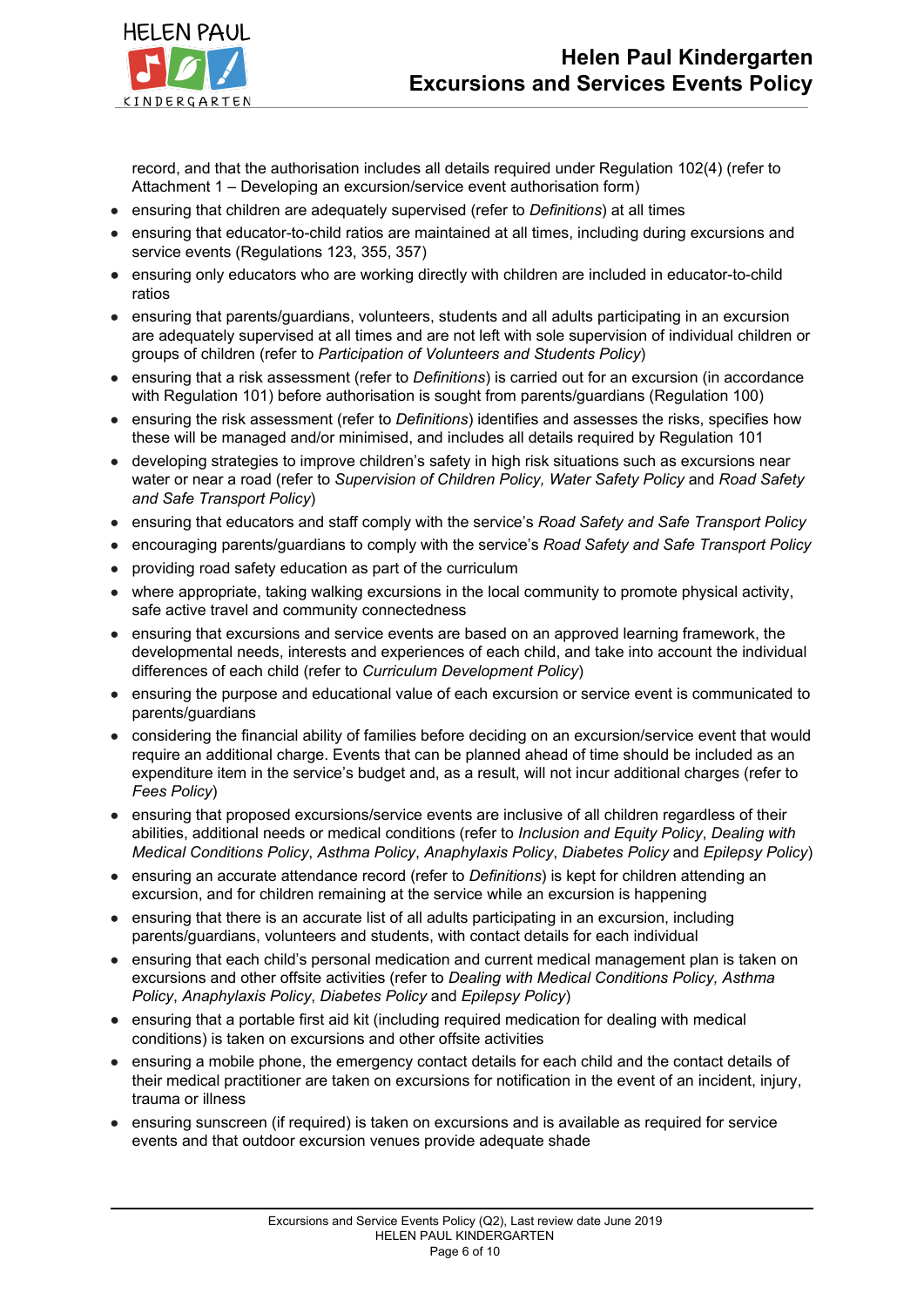

*●* displaying a notice at the service indicating that children are on an excursion, and including the location of the excursion and expected time of return to the service.

### **Other educators are responsible for:**

- **●** contributing to the development of an *Excursions and Service Events Policy* reading and complying with the requirements of the *Excursions and Service Events Policy*
- **●** providing parents/guardians or a person named in the child's enrolment record with an excursion/service event authorisation form
- **●** checking that a parent/guardian or person named in the child's enrolment record has completed, signed and dated the excursion/service event authorisation form prior to the excursion
- allowing a child to participate in an excursion or service event only with the written authorisation of a parent/guardian or person named in the child's enrolment record
- maintaining the required educator-to-child ratios at all times, and adequately supervising (refer to *Definitions*) children during excursions and service events
- adequately supervising parents/guardians, volunteers, students and all adults participating in an excursion, and ensuring that they are not left with sole supervision of individual children or groups of children (refer to *Participation of Volunteers and Students Policy*)
- undertaking a risk assessment (refer to *Definitions*) for an excursion or service event prior to obtaining written authorisation from parents/guardians
- ensuring the risk assessment (refer to *Definitions*) identifies and assesses the risks, specifies how they will be managed and/or minimised, and includes all details required by Regulation 101
- implementing strategies to improve children's safety in high risk situations such as excursions near water or near a road (refer to *Supervision of Children Policy, Water Safety Policy* and *Road Safety and Safe Transport Policy*)
- complying with the service's *Road Safety and Safe Transport Policy*
- developing excursions and service events based on an approved learning framework, the developmental needs, interests and experiences of each child, and the individual differences of each child (refer to *Curriculum Development Policy*)
- providing road safety education as part of the curriculum
- taking walking excursions in the local community to promote physical activity, safe active travel and community connectedness
- communicating the purpose and educational value of each excursion or service event to parents/guardians
- supporting all children to participate in excursions and service events regardless of their abilities, additional needs or medical conditions (refer to *Inclusion and Equity Policy*, *Dealing with Medical Conditions Policy*, *Asthma Policy*, *Anaphylaxis Policy*, *Diabetes Policy* and *Epilepsy Policy*)
- taking each child's personal medication and current medical management plan on excursions and other offsite activities (refer to *Dealing with Medical Conditions Policy*, *Asthma Policy*, *Anaphylaxis Policy*, *Diabetes Policy* and *Epilepsy Policy*)
- taking a portable first aid kit (including required medication for dealing with medical conditions) on excursions and other offsite activities
- keeping an accurate attendance record (refer to *Definitions*) of children attending excursions, and for children remaining at the service while an excursion is happening
- keeping an accurate list of all adults participating in an excursion, including parents/guardians, volunteers and students, with contact details for each individual
- taking a mobile phone, a copy of the attendance record, emergency contact details for each child and the contact details of the child's medical practitioner on excursions for notification in the event of an incident, injury, trauma or illness
- taking sunscreen (if required) on excursions/service events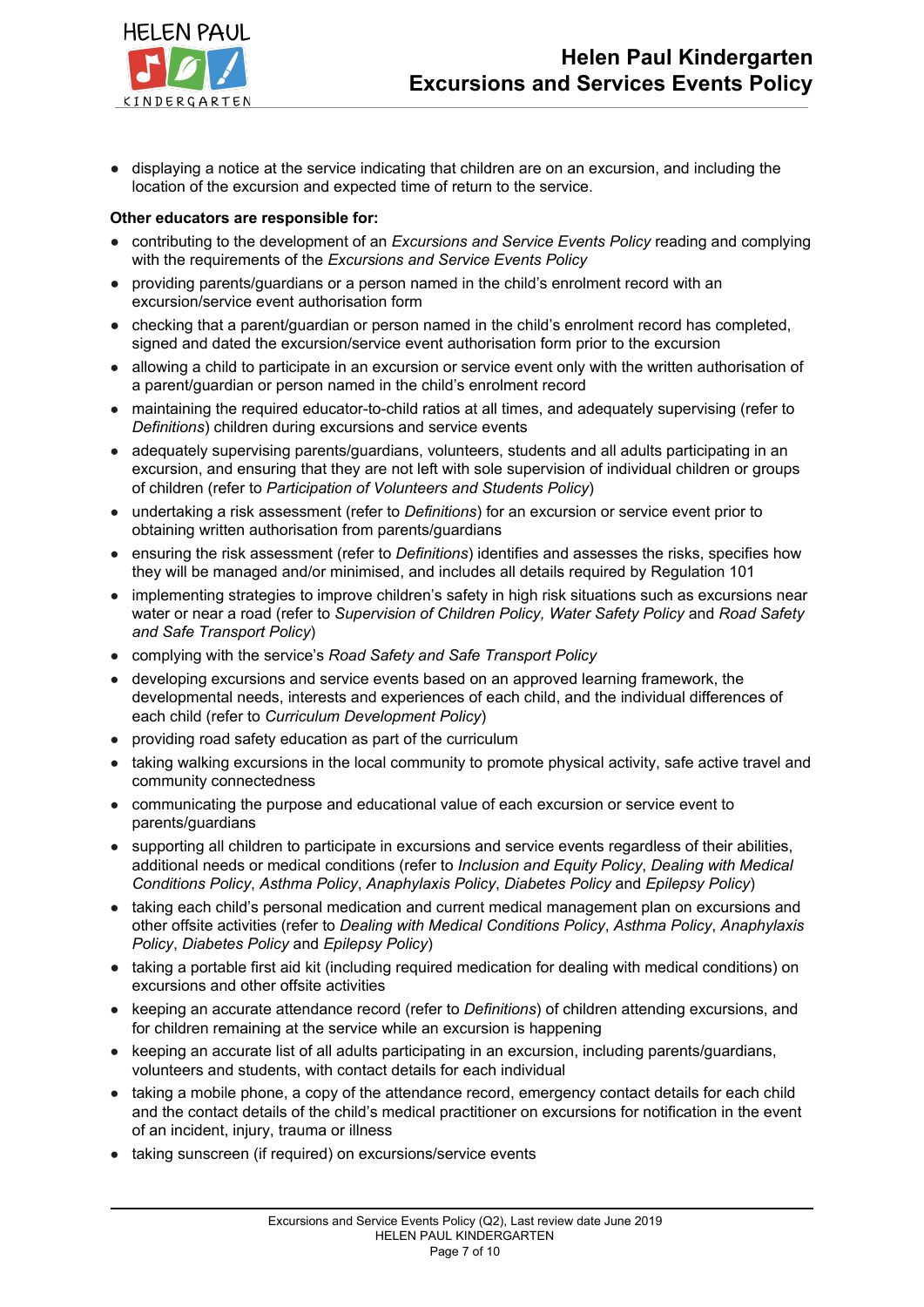

- discussing the aims and objectives of the excursion or service event, and items of special interest, with children prior to undertaking the activity
- informing parents/guardians of items required by children for the excursion or service event e.g. snack/lunch, sunscreen, coat etc.

### **Parents/guardians are responsible for:**

- **●** reading and complying with the requirements of this *Excursions and Service Events Policy*
- completing and signing the authorised nominee section (refer to *Definitions*) of their child's enrolment form (refer to *Enrolment and Orientation Policy*) before their child commences at the service
- completing, signing and dating excursion/service event authorisation forms
- providing written authorisation for their child to leave the service premises on regular outings (see *Definitions*)
- reading the details of the excursion or service event provided by the service and asking for additional information if required
- providing items required by their child for the excursion or service event e.g. snack/lunch, sunscreen, coat etc.
- understanding that, if they participate in an excursion or service event as a volunteer, they will be under the immediate supervision of an educator or the Approved Provider at all times
- if participating in an excursion or service event, informing an educator immediately if a child appears to be missing from the group
- supervising and caring for siblings and other children in their care who are not enrolled in the program
- *●* complying with all service policies while participating in an excursion or service event including the *Code of Conduct Policy*, *Road Safety and Safe Transport Policy, Sun Protection Policy* and *Hygiene Policy.*

## **Volunteers and students, while at the service, are responsible for following this policy and its procedures.**

## **EVALUATION**

In order to assess whether the values and purposes of the policy have been achieved, the Approved Provider will:

- regularly seek feedback from everyone affected by the policy regarding its effectiveness
- monitor the implementation, compliance, complaints and incidents in relation to this policy
- keep the policy up to date with current legislation, research, policy and best practice
- revise the policy and procedures as part of the service's policy review cycle, or as required
- **●** notify parents/guardians at least 14 days before making any changes to this policy or its procedures unless a lesser period is necessary because of a risk.

## **ATTACHMENTS**

● Attachment 1: Developing an excursion/service event authorisation form

## **AUTHORISATION**

This policy was adopted by the Approved Provider of Helen Paul Kindergarten on 15 July 2019.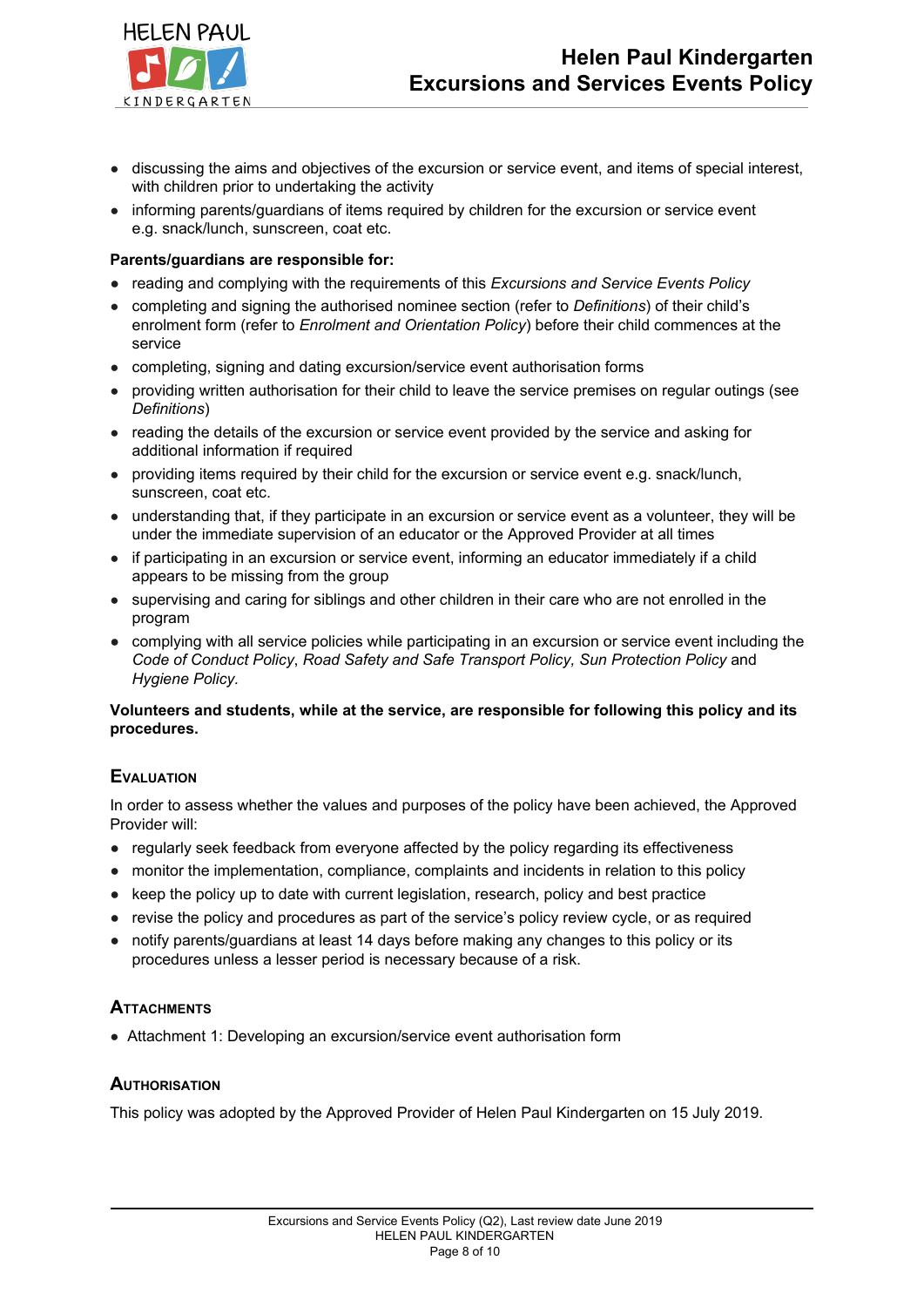

**REVIEW DATE: 2021**